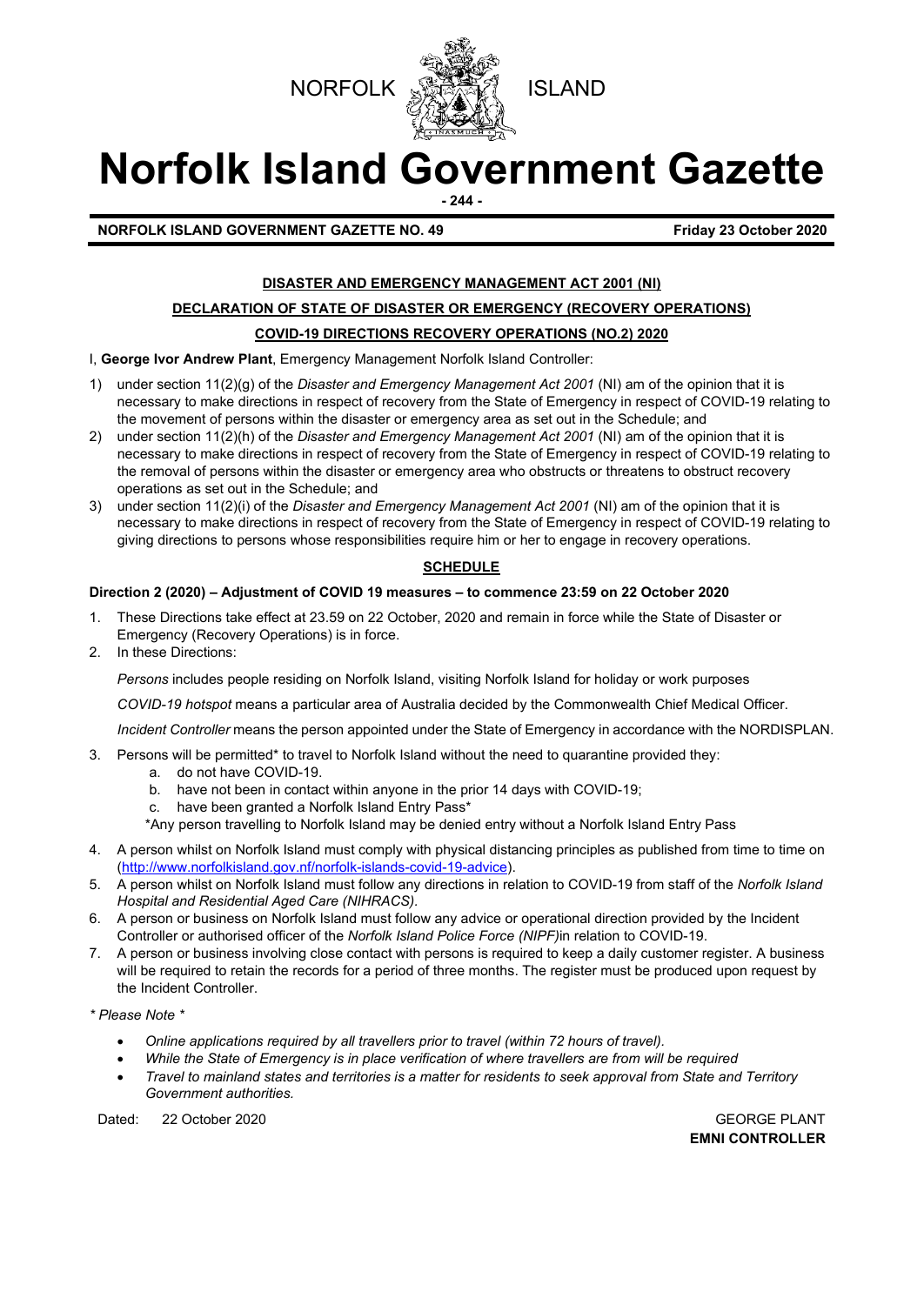### **NORFOLK ISLAND GOVERNMENT GAZETTE NO. 49** *CONSERVERSION Friday 23 October 2020*

|                                     | <b>AMENDED DEVELOPMENT APPLICATION</b>                                 |
|-------------------------------------|------------------------------------------------------------------------|
| <b>Development Application No.:</b> | <b>DA.BA 6/2020</b>                                                    |
| Applicant:                          | Department of Infrastructure Transport Cities and Regional Development |
|                                     | GPO Box 594, Canberra ACT 2601                                         |
| Location:                           | Portion 44d. Cascade Road.                                             |
|                                     | Norfolk Island Central School                                          |
| Proposed Development:               | Educational Establishment: Covered Outdoor Learning Area (COLA)        |
| Zone:                               | Special Use                                                            |
| Category:                           | Permissible (with consent)                                             |

**PLANNING ACT 2002 (NI) – SUBSECTION 43(1) NOTICE**

### **Public Exhibition**

In accordance with section 38 of the Act DA.BA 6/2020 has been amended. The nature of the amendment is to change the design of the roof of the proposed Covered Outdoor Learning Area, generally to change the roof line and materials. The amended Development Application may be inspected, during business hours, at the Planning Office at the Norfolk Island Regional Council, New Military Barracks, Kingston. The Development Application may also be viewed at Council's website a[t http://www.norfolkisland.gov.nf/your-council/council-documents/documents-public-exhibition.](http://www.norfolkisland.gov.nf/your-council/council-documents/documents-public-exhibition)

#### **Submission**

Any person may, during the period between Monday 12 October 2020 and Monday 26 October 2020, make written submissions to the General Manager about this Development Application. All submissions must state the relevant Development Application number. All submissions must be signed by at least one person making the submission. If a submission objects to the proposed development, the grounds for objections must be specified in the submission.

#### **Reviewable decisions**

Decisions made on this Development Application under the *Planning Act 2002 (NI)* are reviewable decisions within the meaning of subsection 78(1) of the Act.

Dated: 8 October 2020 JODIE BROWN

### **SENIOR STRATEGIC PLANNER**

### **PLANNING ACT 2002 (NI) – SUBSECTION 43(1) NOTICE DEVELOPMENT APPLICATIONS**

| <b>Development Application No.:</b> | DA.BA 36/2020                                                     |
|-------------------------------------|-------------------------------------------------------------------|
| Applicant:                          | Department of Infrastructure, Transport, Regional Development and |
|                                     | Communications, GPO Box 595, Canberra ACT 2601                    |
| Location:                           | Portion 183, Ben Christian Drive                                  |
| Proposed Development:               | New Public Building                                               |
| Zone:                               | Airport                                                           |
| Category:                           | Permissible (with consent)                                        |

#### **Public Exhibition**

This Development Application may be inspected, during business hours, at the Planning Office at the Norfolk Island Regional Council, New Military Barracks, Kingston. The Development Application may also be viewed at Council's website a[t http://www.norfolkisland.gov.nf/your-council/council-documents/documents-public-exhibition.](http://www.norfolkisland.gov.nf/your-council/council-documents/documents-public-exhibition)

### **Submission**

Any person may, during the period between Monday 12 October 2020 and Monday 26 October 2020, make written submissions to the General Manager about this Development Application. All submissions must state the relevant Development Application number. All submissions must be signed by at least one person making the submission. If a submission objects to the proposed development, the grounds for objections must be specified in the submission.

### **Reviewable decisions**

Decisions made on this Development Application under the *Planning Act 2002 (NI)* are reviewable decisions within the meaning of subsection 78(1) of the Act.

Dated: 8 October 2020 JODIE BROWN **SENIOR STRATEGIC PLANNER** 

### **PLANNING ACT 2002 (NI) – SUBSECTION 43(1) NOTICE DEVELOPMENT APPLICATIONS**

**Development Application No.: DA.BA 35/2020**

Applicant: Norfolk Island Regional Council PO Box 95, New Military Barracks Kingston Location: **Portion(s)** 24n and 24g Taylors Road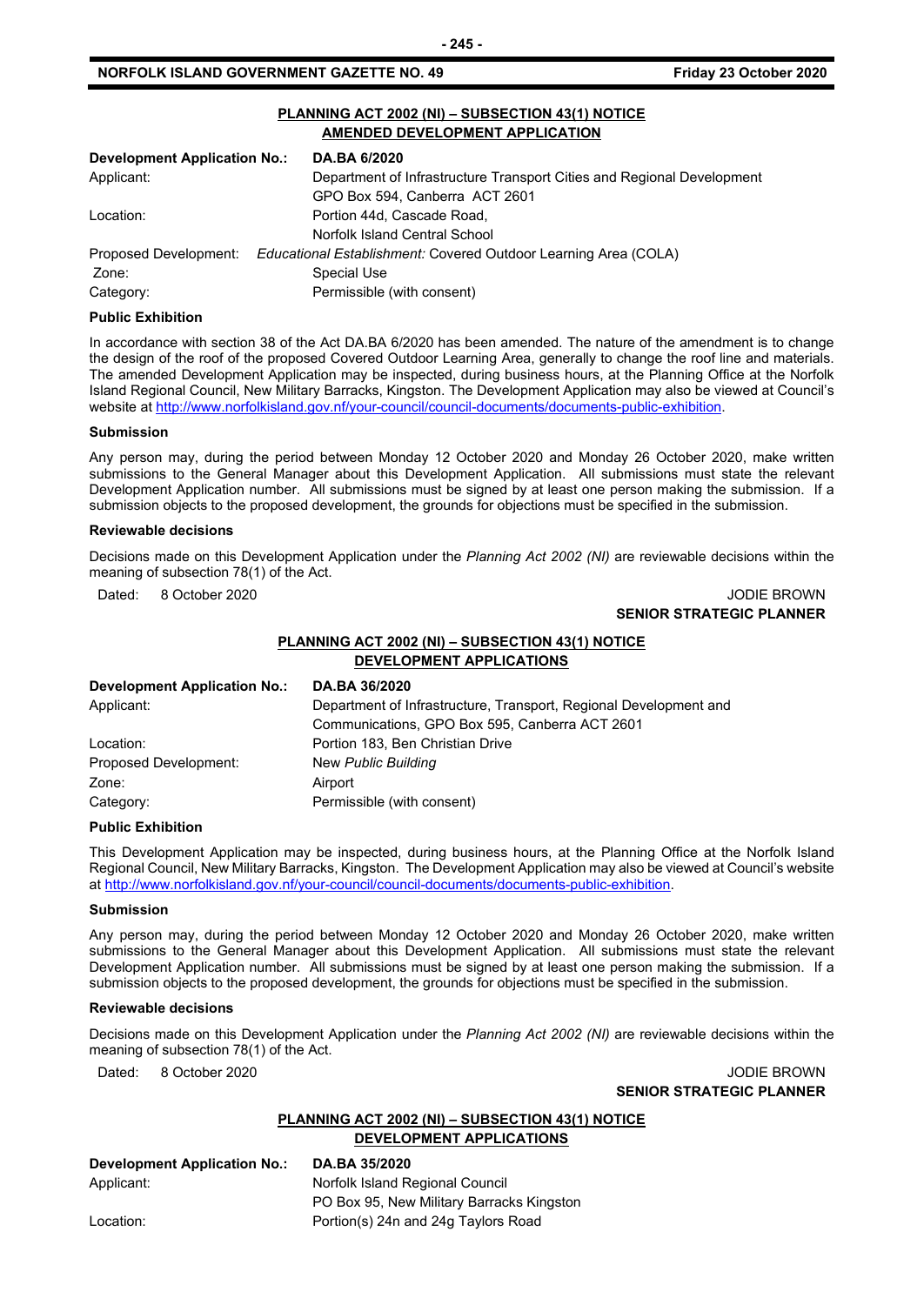### **NORFOLK ISLAND GOVERNMENT GAZETTE NO. 49 Friday 23 October 2020**

Proposed Development: Alterations to Public Building and New Educational Establishment Zone: Special Use – Public Building, Park & Outdoor Sport & Recreation Facilities Category: Permissible (with consent)

**Public Exhibition**

This Development Application may be inspected, during business hours, at the Planning Office at the Norfolk Island Regional Council, New Military Barracks, Kingston. The Development Application may also be viewed at Council's website a[t http://www.norfolkisland.gov.nf/your-council/council-documents/documents-public-exhibition.](http://www.norfolkisland.gov.nf/your-council/council-documents/documents-public-exhibition)

**- 246 -**

### **Submission**

Any person may, during the period between Monday 12 October 2020 and Monday 26 October 2020, make written submissions to the General Manager about this Development Application. All submissions must state the relevant Development Application number. All submissions must be signed by at least one person making the submission. If a submission objects to the proposed development, the grounds for objections must be specified in the submission.

### **Reviewable decisions**

Decisions made on this Development Application under the *Planning Act 2002 (NI)* are reviewable decisions within the meaning of subsection 78(1) of the Act.

Dated: 7 October 2020 JODIE BROWN

### **SENIOR STRATEGIC PLANNER**

### **DRAFT NORFOLK ISLAND REGIONAL COUNCIL PEST MANAGEMENT PLAN**

### **CALL FOR FEEDBACK FROM THE COMMUNITY**

The Draft Norfolk Island Regional Council Pest Management Plan has been prepared, and Council is calling for feedback from the community on the content of the Plan so feedback can be considered in the preparation of the Final Plan.

The Draft Norfolk Island Regional Council Pest Management Plan is available on the Norfolk Island Regional Council Website here <http://www.norfolkisland.gov.nf/your-council/council-documents/documents-public-exhibition> and hard copies can be arranged through Customer Care.

To submit feedback on the Plan, please complete the online form available at this link [https://www.surveymonkey.com/r/pestmanagement,](https://www.surveymonkey.com/r/pestmanagement) or collect a hardcopy form from Councils Customer Care offices on New Cascade Road.

Hardcopy submissions can be returned in person to the Customer Care offices, mailed to PO Box 95, or emailed to [regionalcouncil@nirc.gov.nf.](mailto:regionalcouncil@nirc.gov.nf)

The public submission period has been extended to 56 days and closes at 4:00pm on 20<sup>th</sup> November 2020.

For more information, please contact Project Officer Jim Castles by emailing [jim.castles@nirc.gov.nf](mailto:jim.castles@nirc.gov.nf) or telephone Customer Care on local free call 0100.

Dated: 25 September 2020 **ANDREW ROACH ANDREW ROACH** 

## **GENERAL MANAGER**

### **TRAFFIC ACT 2010 (NI)**

### **TEMPORARY CLOSURE OF ROAD**

### **INTERSECTION HARPERS ROAD TO PRINCE PHILIP DRIVE / COCKPIT-RED ROAD BRIDGE**

### **REFURBISHMENT**

I, Bruce Taylor, Acting General Manager of the Norfolk Island Regional Council, under section 50 of the *Traffic Act 2010* (NI), temporarily **close** that part or parts of the road specified in Part 1 of the Schedule to all vehicular traffic (except any vehicle specified in Part 2 of the Schedule) **from 7am Norfolk Island Daylight Savings Time on Friday 9 October 2020 to 4pm on Friday 20 November 2020 inclusive,** as I am of the opinion it is necessary or desirable to do so for the preservation of public safety and for the performance of road works and bridge refurbishment works during these times and for related purposes.

### **SCHEDULE**

**Part 1 -** Partial Road Closure: That part or parts of the roads comprising the intersection from Harpers Road through to Prince Philip Drive and comprising the Cockpit - Red Road Bridge and, as directed by road works and/or bridge works officials / workers and/or by road / bridge works signage during the closure period.

- **Part 2** Exempted classes of vehicles
	- (a) Vehicles and plant authorised by the General Manager of the Norfolk Island Regional Council or delegate thereof for delivery of goods or services
	- (b) Council vehicles and plant involved on official business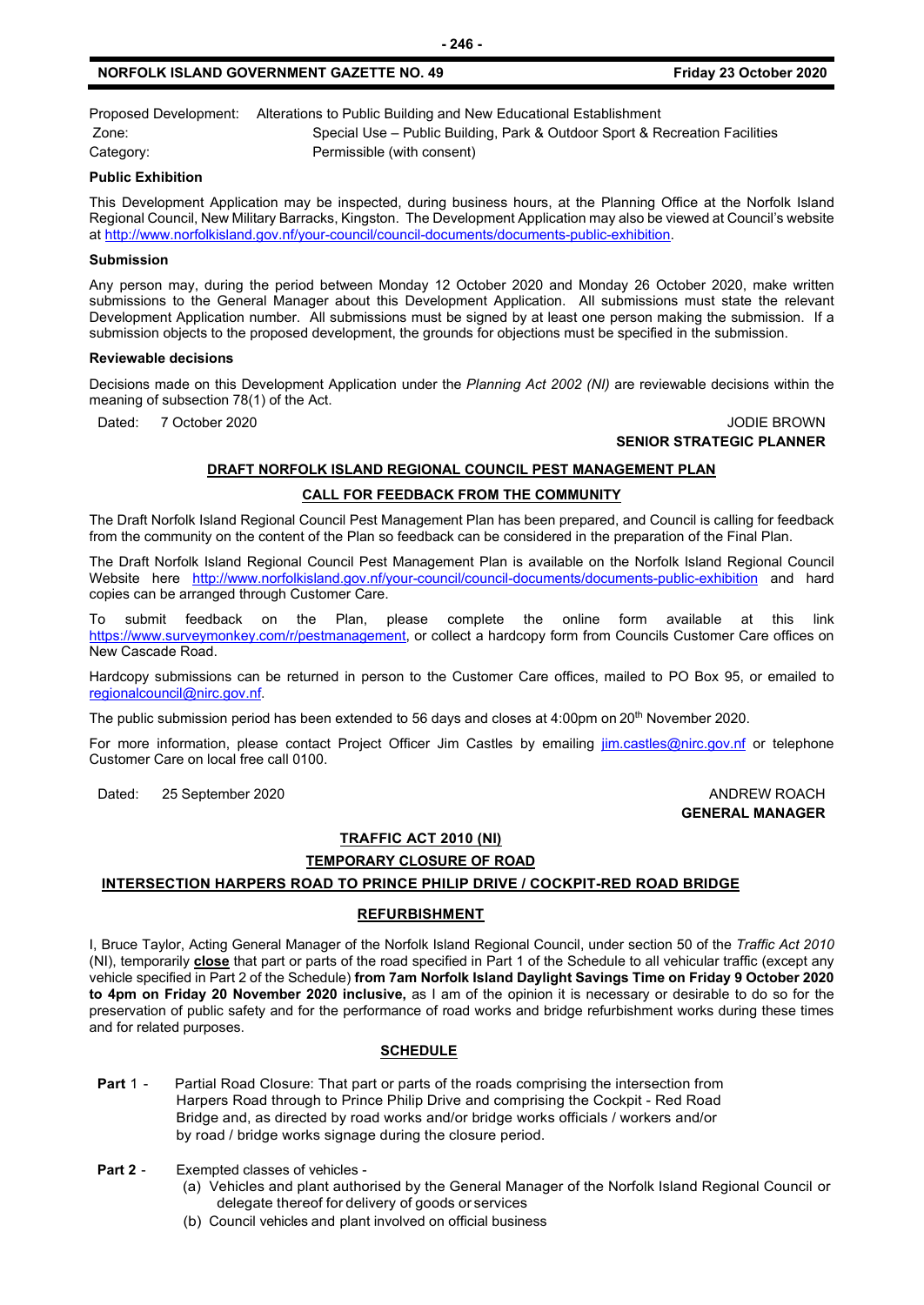### **NORFOLK ISLAND GOVERNMENT GAZETTE NO. 49** *CONSERVERSION Friday 23 October 2020*

- (c) Police, ambulance, fire services and emergency vehicles on official business (d) Vehicles authorised by the OTC Police or delegate thereof
- Vehicles authorised by the OTC Police or delegate thereof
- 



Dated: 8 October 2020 BRUCE TAYLOR

**ACTING GENERAL MANAGER**

### **TRAFFIC ACT 2010 (NI) TEMPORARY CLOSURE OF ROAD MOVEMENT OF WIDE AND HEAVY VEHICLES MARSHS ROAD FROM STOCKYARD ROAD TO BALL BAY**

I, Andrew Roach, Chief Executive Officer and General Manager of the Norfolk Island Regional Council, under section 50 of the *Traffic Act 2010,* revoke my previous instrument in this regard and now temporarily **close** that part or parts of the road specified in Part 1 of the Schedule to all vehicular traffic (except any vehicle specified in Part 2 of the Schedule) **for a 24 hr period each day from the date of publication of this notice in the Gazette to 6.00am Wednesday 31 March 2021,** as I am of the opinion it is necessary or desirable to do so for the preservation of public safety during these times and to enable **Boral Resources QLD Pty Limited** to receive and move vehicles, plant, equipment and materials to and from Ball Bay's temporary Groyne involving the operation of wide and heavy vehicles and for related purposes.

### **SCHEDULE**

- **Part I -** Partial Road Closure: That part or parts of the roads comprising Marshs Road from Stockyard Road to Ball Bay
- **Part 2** Exempted classes of vehicles
	- a) Vehicles and plant authorised by the General Manager of the Norfolk Island Regional Council or delegate thereof for delivery of goods or services;
	- b) Council vehicles and plant involved on official business;
	- c) Police, ambulance, fire services and emergency vehicles on official business;
	- d) Vehicles authorised by OTC Police or delegate thereof;
	- e) Fuel and Gas supply vehicles

Dated: 17 September 2020 **ANDREW ROACH CONSIDERER AND ANDREW ROACH** 

**GENERAL MANAGER**

(e) Fuel and Gas supply vehicles